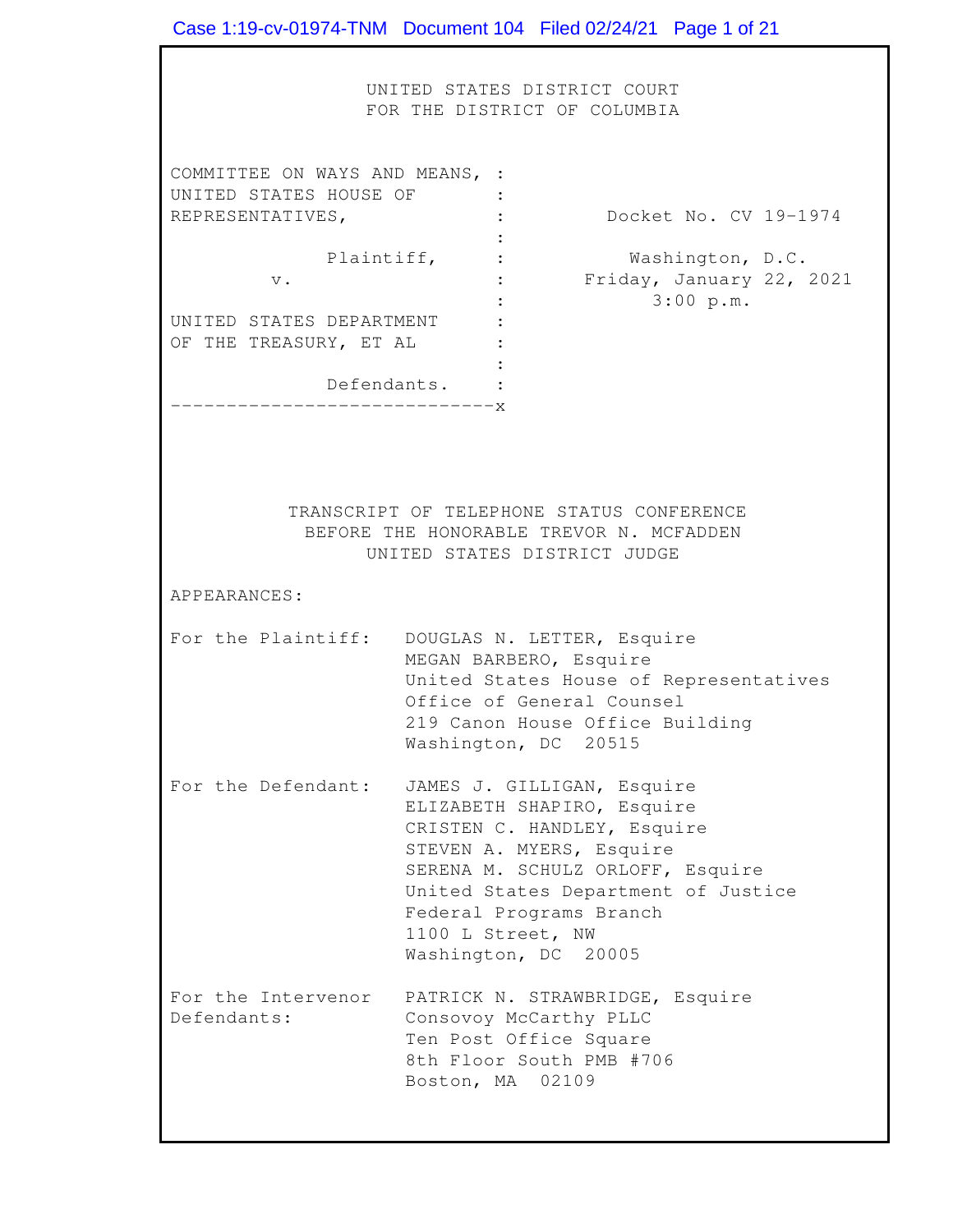Appearances continued:

|                 | For the Intervenor CAMERON T. NORRIS, Esquire                                   |
|-----------------|---------------------------------------------------------------------------------|
| Defendants:     | Consovoy McCarthy PLLC<br>1600 Wilson Blyd.<br>Suite 700<br>Arlington, VA 22209 |
| Court Reporter: | CRYSTAL M. PILGRIM, FCRR, RMR                                                   |

| rt keporter: | CRISIAL M. FILGRIM, FCRR, RMR |
|--------------|-------------------------------|
|              | United States District Court  |
|              | District of Columbia          |
|              | 333 Constitution Avenue, NW   |
|              | Washington, DC 20001          |
|              |                               |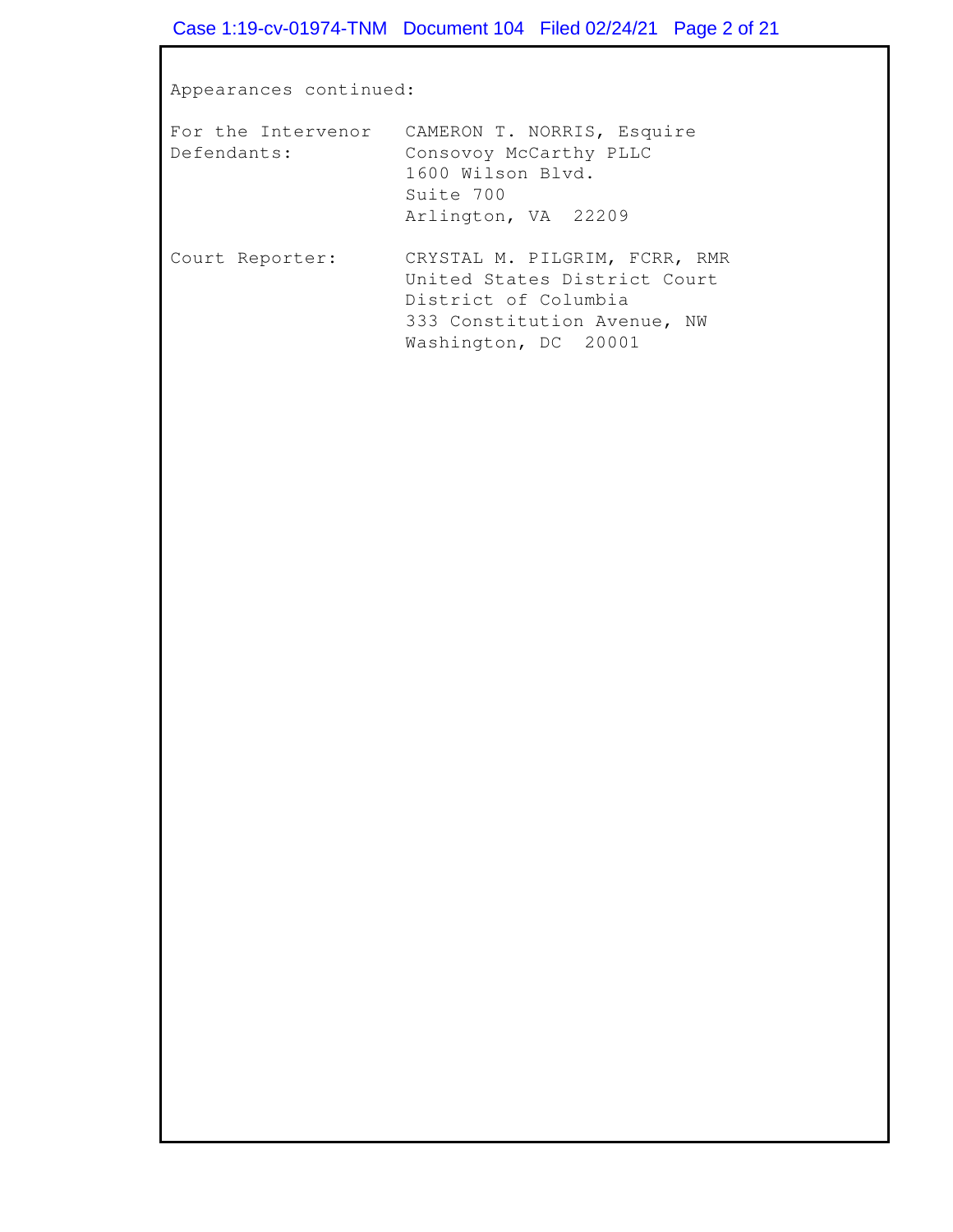<span id="page-2-0"></span>THE DEPUTY CLERK: This is civil case 19-1974. Committee on Ways and Means United States House Representatives versus United States Department of the Treasury, et al. Counsel please introduce yourselves for the record starting with the Plaintiff. of the U.S. House of Representatives. Good afternoon, Your Honor, with me today is Deputy General Counsel Megan Barbero. THE COURT: Good afternoon folks. THE COURT: Anyone from the government on the line? this is James Gilligan with the Federal Programs Branch of the Civil Division. With me on the line is Elizabeth Shapiro also Federal Programs and listening in on the public line are colleagues Serena Orloff, Steven Myers, and Cristen Handley. THE COURT: Good afternoon folks. Strawbridge for the Intervenor Defendants. My colleague Cameron Norris is also listening in on the public line. THE COURT: Good afternoon folks. We're having a status conference at the Intervenor's request. 1 2 3 4 5 6 7 8 9 10 11 12 13 14 15 16 17 18 19 20 21 22 23 24 P-R-O-C-E-E-D-I-N-G-S MR. LETTER: This is Douglas Letter, General Counsel Mr. Letter good to hear you again. MR. LETTER: Thank you very much, Your Honor, same. MR. GILLIGAN: Yes, Your Honor, for the Defendants MR. STRAWBRIDGE: Good afternoon, Your Honor, Patrick 25 request. The Intervenor has laid out a few concerns that boil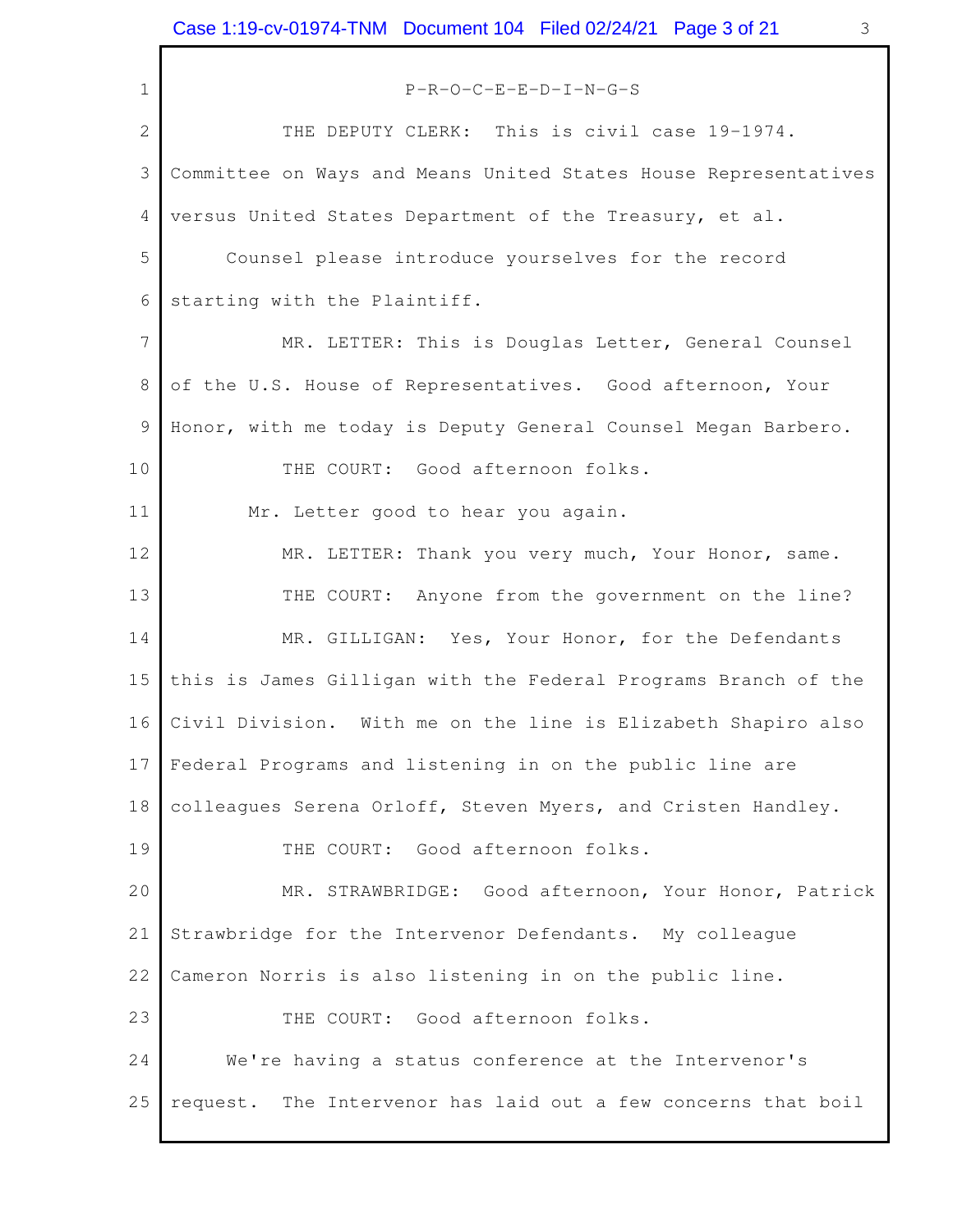<span id="page-3-0"></span> down to whether the tax returns may now be turned over quickly to the Plaintiff without Intervenor having an opportunity to 1 2 3 object.

 to speak, but I'd be interested in hearing from you all first if the prior subpoenas are still live. My impression is that they're not. And if that's the case, is this case still live and where do you see this going from here? 4 5 6 7 8 Mr. Letter, I don't know if you or Ms. Barbero are going

MR. LETTER: reporter need us to identify ourselves every time we speak or is that not necessary? 9 10 11 Judge, this is  $-$  does the court

 THE COURT: I think we'll be able to make it clear from my questions. Thank you, sir. 12 13

 MR. LETTER: Sure, thank you, thank you. I did one of these the other day and the Judge wanted us to say who we were each time we spoke, anyway this is Mr. Letter. I'll be doing the talking, although Ms. Barbero, as always, will be here to correct anything that I say wrong which happens often. Your Honor, the case is still live because one, the Ways and Means Committee still does want to obtain the tax return material that is requested. It's live because we have a request that was made under section 6103 and in our view that request is still there before the Treasury Department. It does 14 15 16 17 18 19 20 21 22 23 24 not expire.

25 We have a history of the Committee making 6103 requests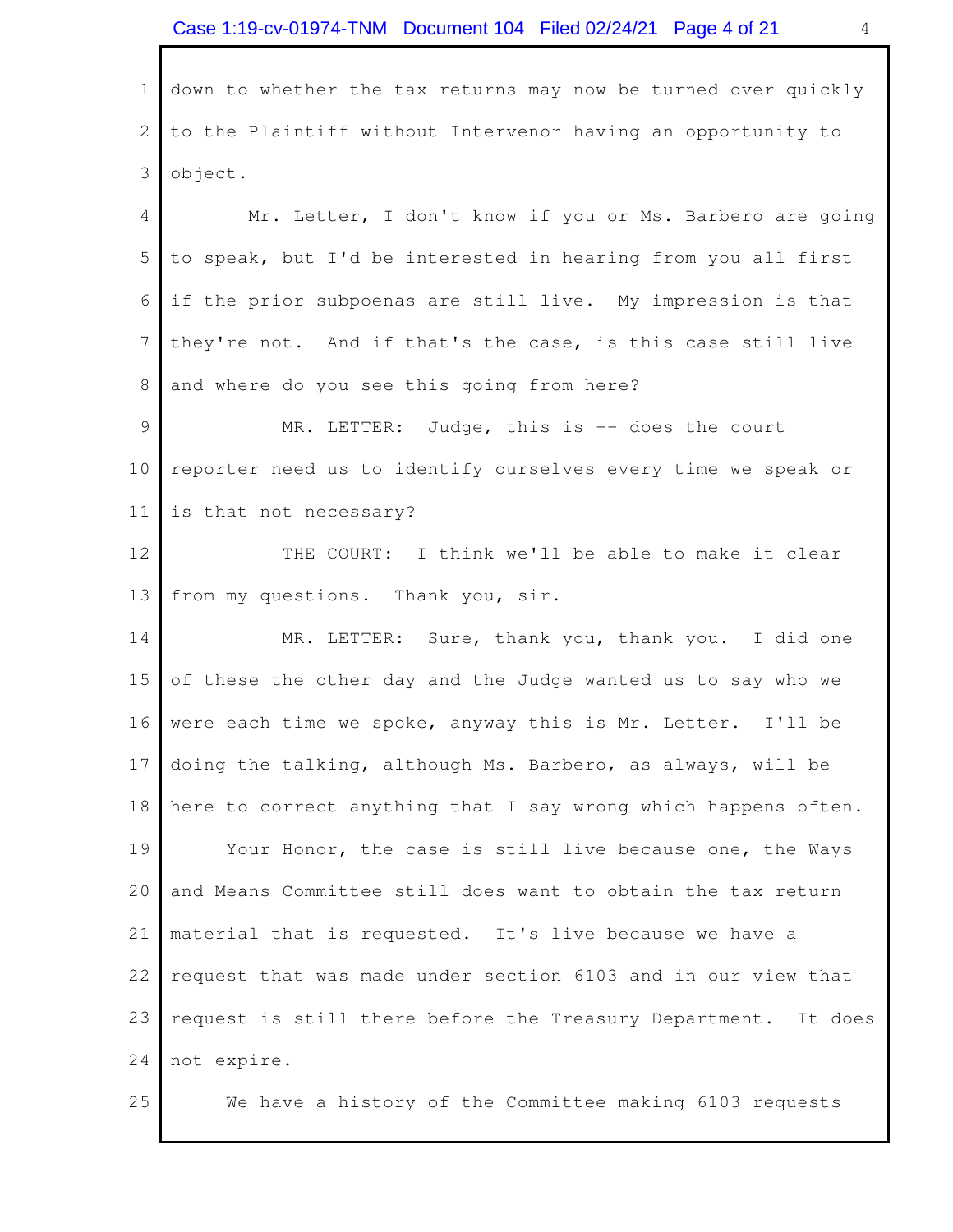and they carry over from one Congress to the next. So that's the tradition of practice that the Committees who are covered by 6103 and Treasury has followed in the past. 1 2 3

 The chairman of the Committee has been authorized by the Rules package that is passed by the 117th Congress. The beginning of the Congress he's been authorized to reissue the subpoena if that is necessary. 4 5 6 7

 Just as a reminder, Your Honor, we have a 6103 request and then subpoenas serve as belts and suspenders approach. So the chairman has not yet reissued the subpoena, but he is authorized to do so and whether he does so or not will heavily depend on -- it may well be there's no need for the subpoena because the Treasury Department will follow what we believe is the clear legal obligation for the Treasury Department to respond to the request under Section 6103. 8 9 10 11 12 13 14 15

THE COURT: Okay, that's very helpful.

 MR. LETTER: Yes. 17

16

THE COURT: So I would be interested in your response to the Intervenor's request. I think their request really would not run against your client directly, but be that as it may, I would be interested in your view on this idea of kind of pausing things to ensure that the case doesn't become ripe and moot all at once. And then also their desire to potentially amend their complaint or to amend their answer to file counter 18 19 20 21 22 23 24 25 claims.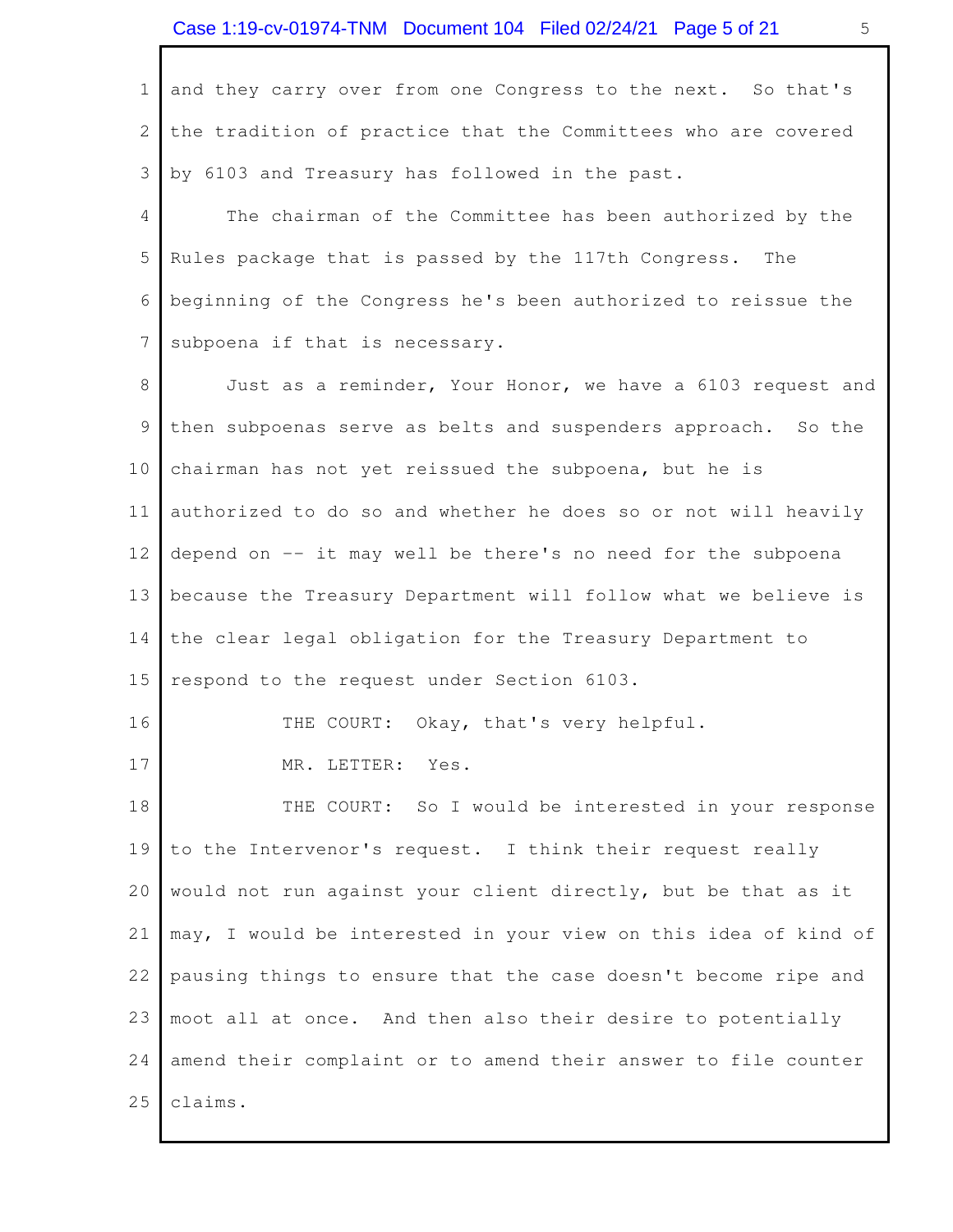MR. LETTER: Right, Your Honor. And thank you for asking for our views. As you said, they wouldn't probably run against us. 1 2 3

 So here's our view. Taking them in order as I understood Mr. Strawbridge's questions. Would there be consent to former President Trump asserting claims against the Committee and the 4 5 6 7 Treasury Department?

 We don't consent to asserting claims to the Committee because we don't think that there's any authority to do that in light of the Speech or Debate Clause. We don't have a position on whether Mr. Trump should be able to realign in this case so that he can now go against the Treasury Department. 8 9 10 11 12

 As to whether or not the parties agree not to disclose President Trump's returns until after this Court and the D.C. Circuit rule. Again, we say no because we don't have the returns. So obviously there should be no order against us, so any order wouldn't be directed at us. 13 14 15 16 17

 If for some reason there were a request that it be directed against us, it too would be improper for two reasons. One is the D.C. Circuit's decision under Hertz v. Barak that says courts have no authority to issue this kind of order involving what Congress does or doesn't do with documents. So if we have the material, there would be no authority to issue an order against the Committee anyway in addition to the Speech 25 or Debate Clause. 18 19 20 21 22 23 24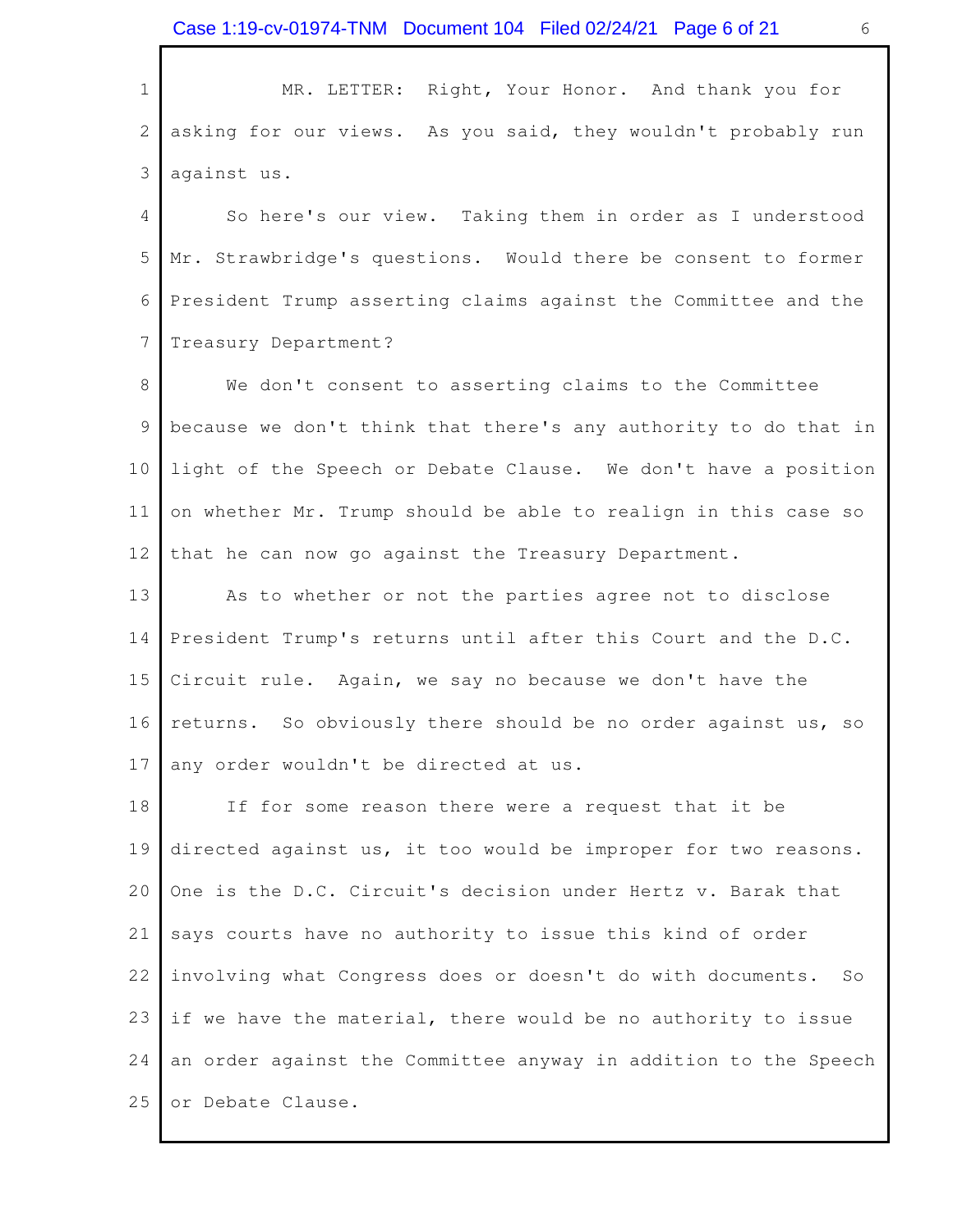<span id="page-6-0"></span>

| $1 \mid$       | Third, the question is should the Court issue an interim        |
|----------------|-----------------------------------------------------------------|
| 2 <sup>1</sup> | order? And again under some provisions I just said, no such     |
|                | 3 order could be issued against the Committee. And again so we  |
|                | 4 would not be asked would we agree not to disclose until after |
|                | 5 this Court -- oh, I'm sorry, the interim. I was just talking  |
|                | 6 about the last one.                                           |

 The interim would be should we be pursuant to the inherent powers, et cetera. We think no one, no such order can be issued against the Committee as I just said a moment ago. Two, I do feel it's necessary to point out this is an emergency styled as an emergency, but it's of their own making. Obviously President Trump knew way before January 19th that he was no longer going to be the President on the afternoon of January 20th. So this should have been filed a long time ago at a minimum after January 6th when Congress confirmed the electoral college vote. So this request is made way too late. But in addition, we just don't think that that kind of order should be issued because we've been -- Congress has been House has been stymied for these long periods by court orders of this type and as a result numerous investigations have been obstructed and our feeling is enough is enough. The statute here is clear. Shall means shall, and therefore the Treasury Department should turn over the material to the House under the statute and that really should be the end of it is our view. 25 And we, therefore, hope that the Justice Department on behalf 7 8 9 10 11 12 13 14 15 16 17 18 19 20 21 22 23 24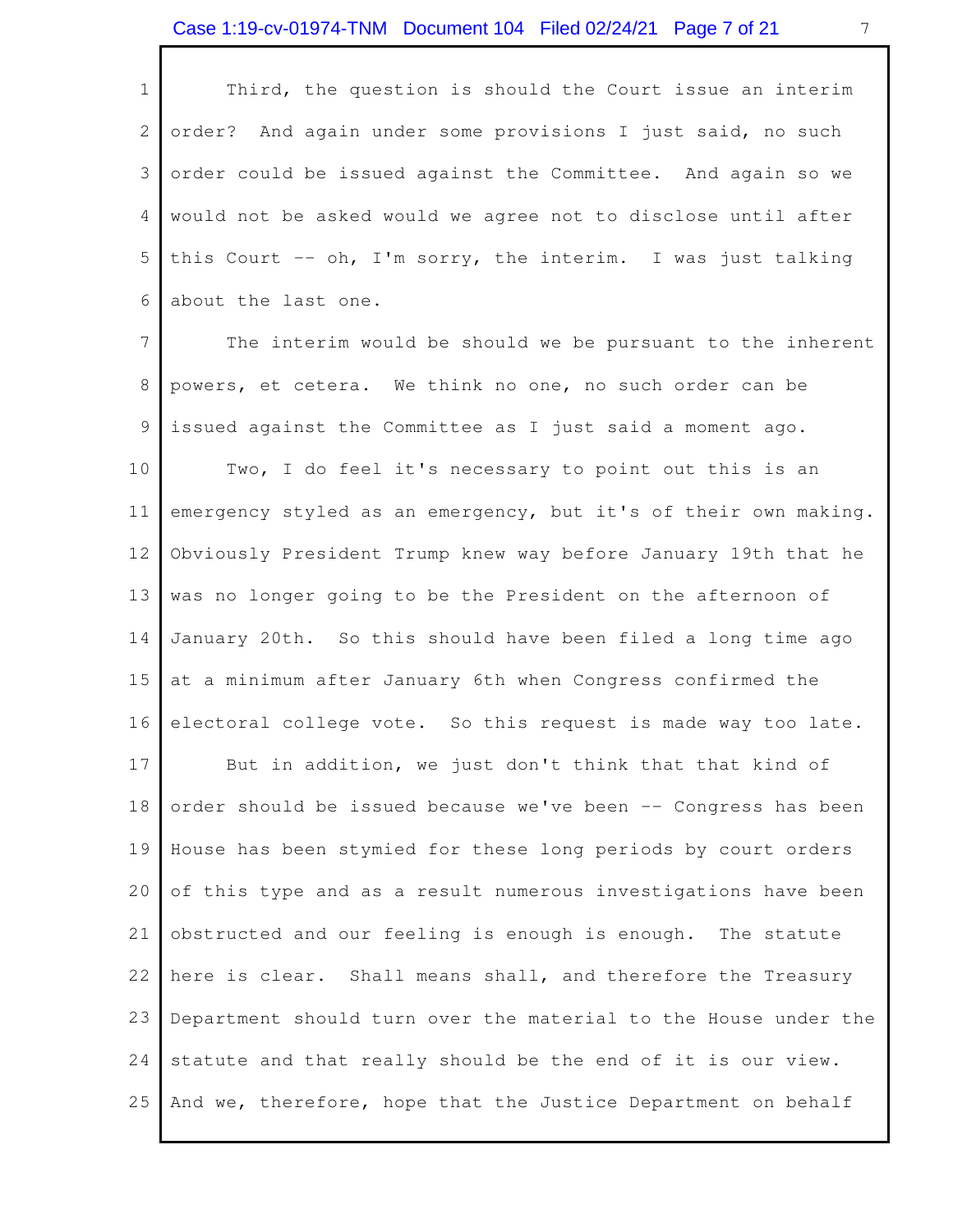of the Treasury Department would oppose any such order because we just, we just can't have these kinds of delays that drag on for month after month after month. 1 2 3

THE COURT: So a couple of follow up questions on that Mr. Letter. 4 5

First, as we both know I think the proposed remedy would not run against the House here. It would just run against the Executive Branch, but even if it did run against the House, I read Judge Nichols' opinion in Trump v. Committee on Ways and Means. I got to tell you I thought it was pretty persuasive; obviously, it's not binding. But do you see, can we distinguish that case or do you just disagree with it? My final question for you kind of on a slightly different topic. I know at various points you've objected and then 6 7 8 9 10 11 12 13 14

 consented to this case being stayed largely based on what's happening in the circuit as far as I can tell. Whether the circuit believes that you have, could proceed with this type of 15 16 17 18 case.

 At this point, are you desirous of us now moving forward or do you think we should keep this case stayed while similar cases are percolating through the upper courts? 19 20 21

 MR. LETTER: Yes, Your Honor, you packed a fair amount in there. Let me try to take each one and if I forget any, please remind me. 22 23 24

25 So with regard to Judge Nichols, obviously Judge Nichols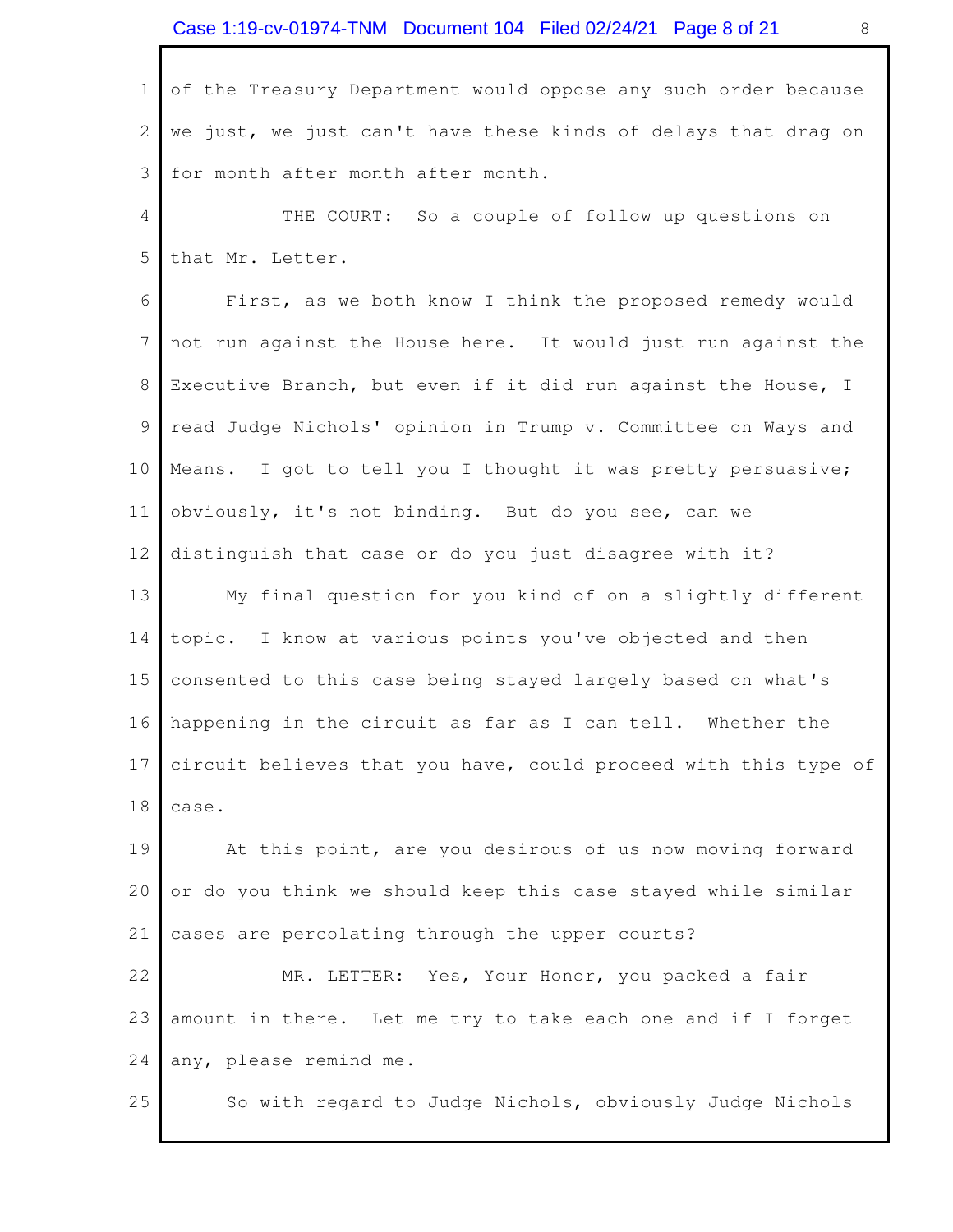<span id="page-8-0"></span> is a splendid judge. In this particular situation I think the phrase is (indiscernible) so we think his ruling in the New York State Tax case is wrong. But more important, I think for your purposes, it is clearly distinguishable because there Judge Nichols ruled that he granted the motion dismissed by the State of New York. So New York was out. He made clear it was out of his jurisdiction. And therefore he chose, we think, incorrectly but he chose to issue an order against the House. Here we don't think you should issue an order against Treasury, but you have jurisdiction over Treasury as far as we're aware. And, therefore, clearly there still should be no order whatsoever against the House since the situation that 1 2 3 4 5 6 7 8 9 10 11 12

 Judge Nichols was facing just is not present here. 13

As far as what we've done in the past other cases, remember none of those other cases actually have this separate situation. We have a statute that says that, as I said, shall means shall. The materials should be turned over. Obviously, the Treasury Department was taking a different view before. We hope that under the current administration, the Treasury Department will recognize what the law says and the Treasury Department will simply disclose the material as required by law and that there should not be any need for delay. Frankly, it's very difficult to figure out that it would be wrong for the Treasury Department to follow the order of the statute. I think I said before I'll remind Your Honor, 14 15 16 17 18 19 20 21 22 23 24 25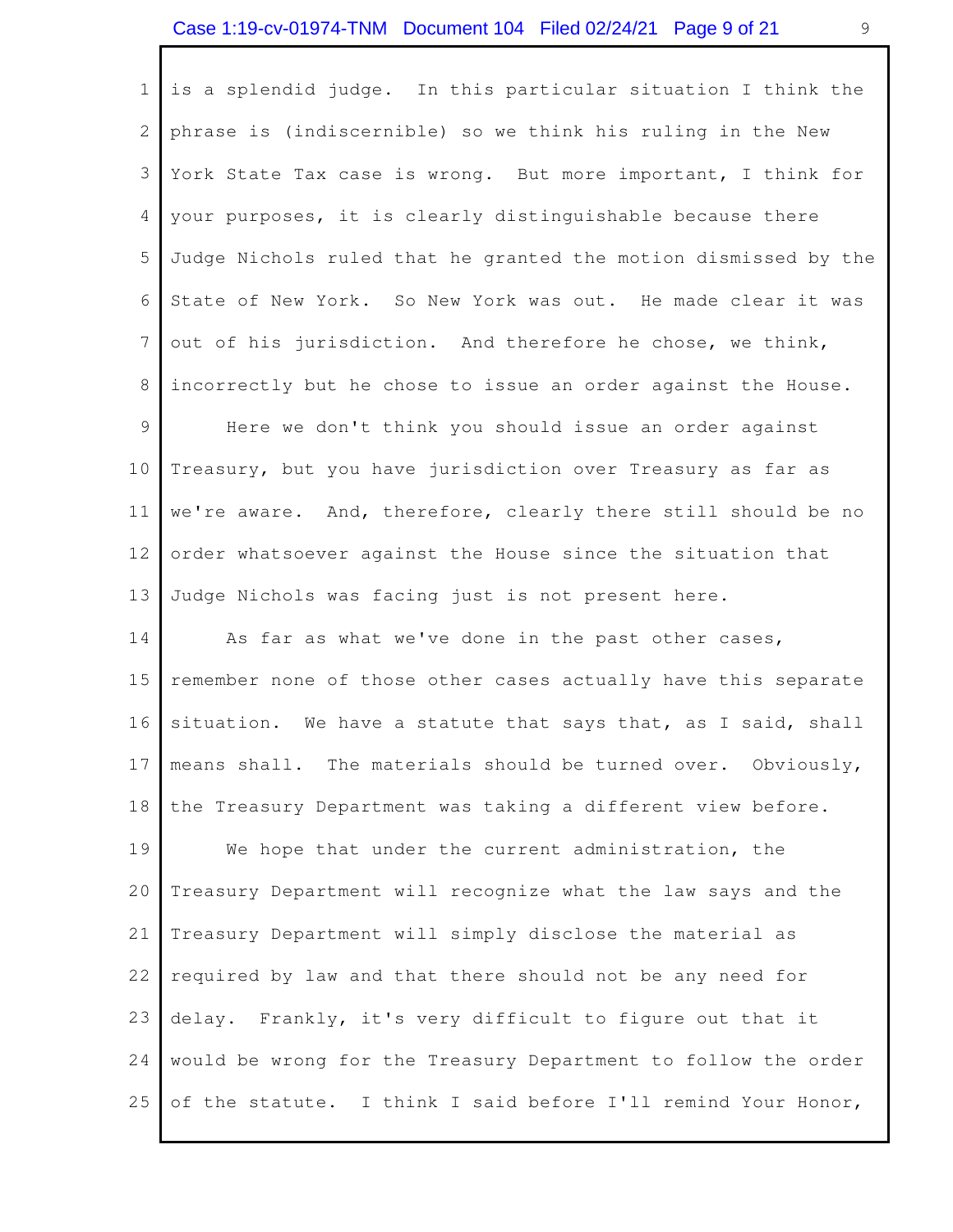<span id="page-9-0"></span>

| $\mathbf{1}$ | to our knowledge no such request under this statute has ever       |
|--------------|--------------------------------------------------------------------|
| $\mathbf{2}$ | been denied by Treasury before when even the Senate, the House     |
| 3            | or the Joint Committee on Taxation made the requests.              |
| 4            | THE COURT: And then on the status of the case Mr.                  |
| 5            | Letter, should we lift the stay at this point?                     |
| 6            | MR. LETTER: In shortness that would be fine, because               |
| 7            | obviously at this point there's really nothing for the House       |
| 8            | directly to do. We would hope that the Treasury Department         |
| 9            | will recognize what its statutory obligations are and they will    |
| 10           | provide the material.                                              |
| 11           | If the Treasury Department indicates that it is not going          |
| 12           | to do that, then certainly the case could move forward and we      |
| 13           | can go from there. In the interim, what you had is the D.C.        |
| 14           | Circuit has made clear that there is Article III jurisdiction      |
| 15           | to enforce subpoenas by the House and that a panel, the Court      |
| 16           | held will be of no cause of action to enforce a subpoena.<br>The   |
|              | 17 D.C. Circuit has vacated that ruling and scheduled a hearing en |
| 18           | banc argument in February.                                         |
| 19           | But again, those cases do not involve, those search and            |
| 20           | subpoena cases do not involve a clear statutory direction that     |
| 21           | material should be turned over.                                    |
| 22           | THE COURT: Okay. Mr. Gilligan, I know it might be                  |
| 23           | hard to imagine things could be changing a fair amount in the      |
| 24           | department, but what can you tell me about the government's        |

25 position at this point?

 $\Gamma$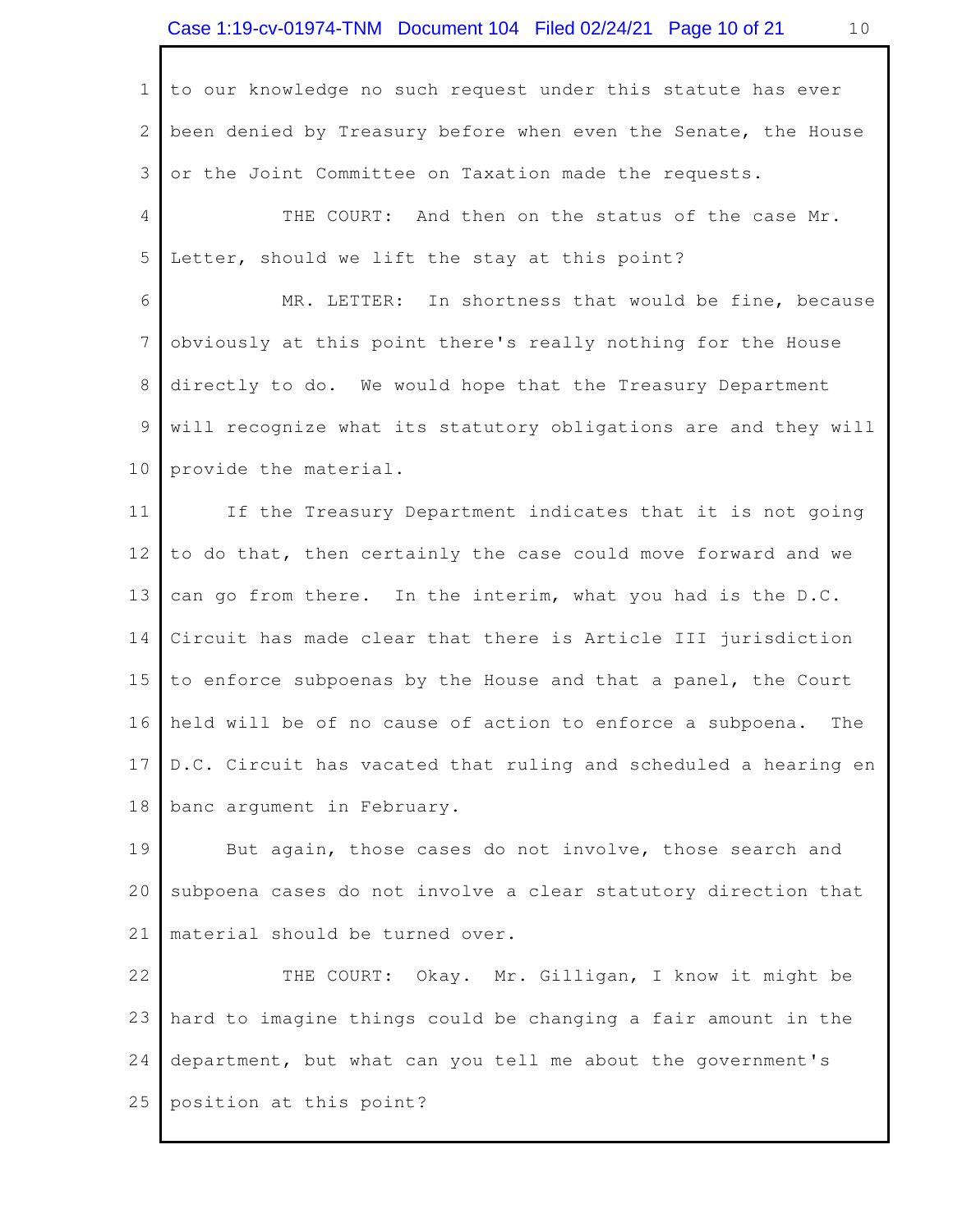| $\mathbf 1$    | MR. GILLIGAN: Not much more, Your Honor, then what's            |
|----------------|-----------------------------------------------------------------|
| 2              | said on our behalf in President Trump's motion.                 |
| 3              | We have had a chance to confer briefly with our new             |
| $\overline{4}$ | leadership at DOJ. We have not been able to touch base on this  |
| 5              | matter with the new leadership at Treasury. So in terms of the  |
| 6              | position of the Treasury Department or the Executive Branch on  |
| 7              | releasing as in Trump's tax return information to the           |
| $\,8\,$        | Committee. We still have no idea whether any decision has been  |
| $\mathsf 9$    | reached by the new administration on that issue. We don't know  |
| 10             | whether any sort of position is imminent. We don't even know    |
| 11             | whether it's under active consideration by any of the new       |
| 12             | leadership who are, to speak quite figuratively, in the         |
|                |                                                                 |
| 13             | building at this point.                                         |
| 14             | The new administration is -- this has only been the second      |
| 15             | full day in office. Most of our leadership at DOJ and the       |
| 16             | leadership of Treasury are not yet in place and there are a lot |
| 17             | of complaints. So that is why we proposed that to maintain the  |
| 18             | status quo for a short period while the new administration gets |
| 19             | in place, sort to speak, that we for a couple weeks time, two   |
| 20             | weeks or so, put an order in place that would require us to     |
| 21             | provide 72 hours notice to President's counsel if any decision  |
| 22             | is reached to release President Trump's tax return information  |
| 23             | to the Committee and that would then permit President's counsel |

25 The two week period will hopefully give us more of an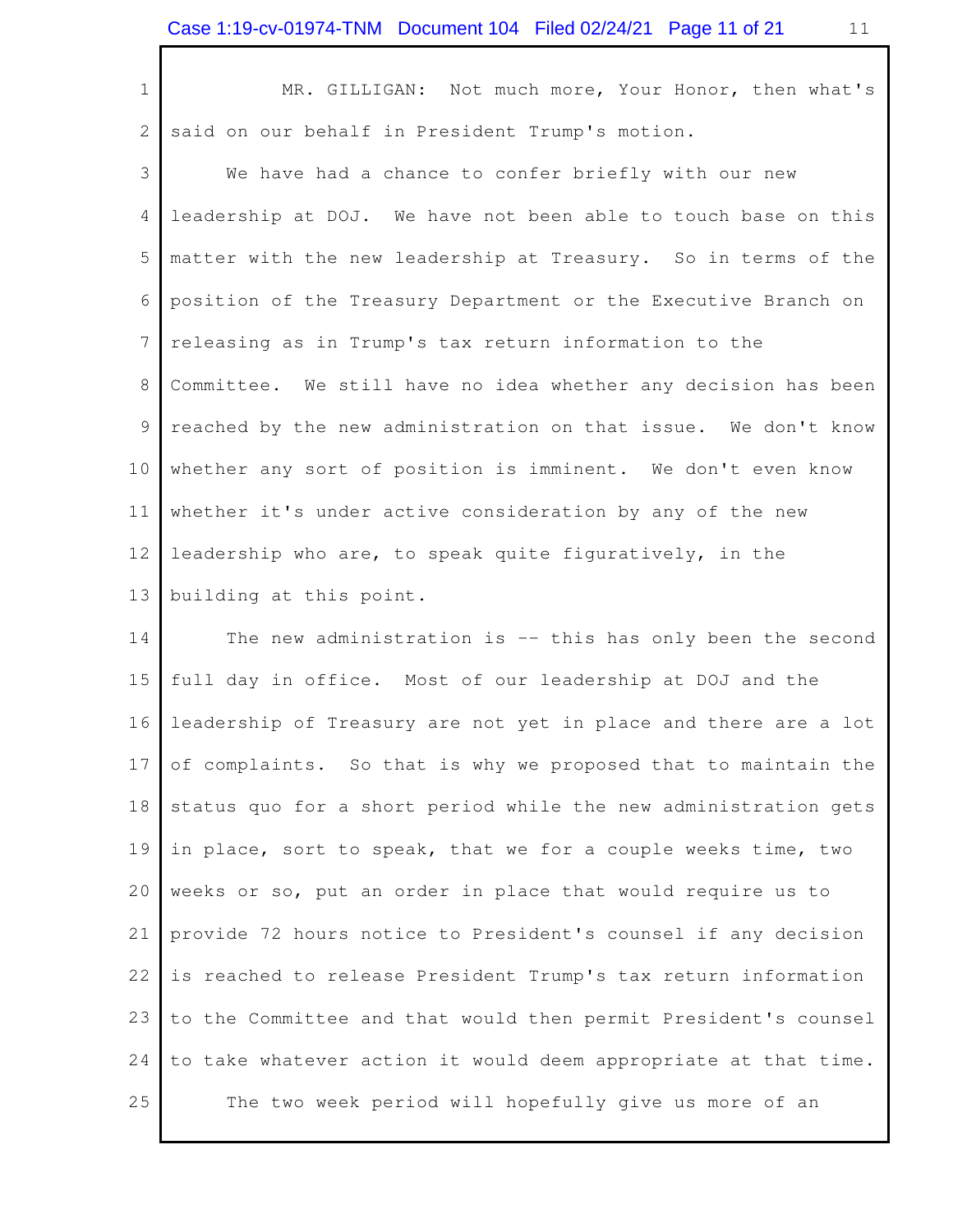opportunity to speak with our principal and to give them an opportunity to chew on some of these issues that they haven't had so far. I can't guarantee that within two weeks that there will be a determination either to release or not to release tax 1 2 3 4 5 return information.

 It may be that we'll need to come back to the Court and ask for some additional time to consider the matter. There are a lot of legal and institutional interests that are implicated by both the personal questions and the merits of these cases as Your Honor knows from the briefing. So it may not be possible within two weeks to resolve it all, but at least if we keep things at a standstill for the moment with the notice requirement to address the concerns of President's counsel, President Trump's counsel, I should say, then we think that's the way to balance all of the respective interests at this 6 7 8 9 10 11 12 13 14 15 16 time.

With respect to lifting the stay, we don't think that would be appropriate, I think it's fair to say. The threshold issues in this case are still to be resolved by the D.C. Circuit en banc in the McGahn case, so moving forward to resolve the issues here would not make sense while they're still under consideration by the en banc Court of Appeals and unless and until they're in the position; on the other hand, by the new administration to release tax return information, 25 there's no reason to go forward for the purpose of, we submit, 17 18 19 20 21 22 23 24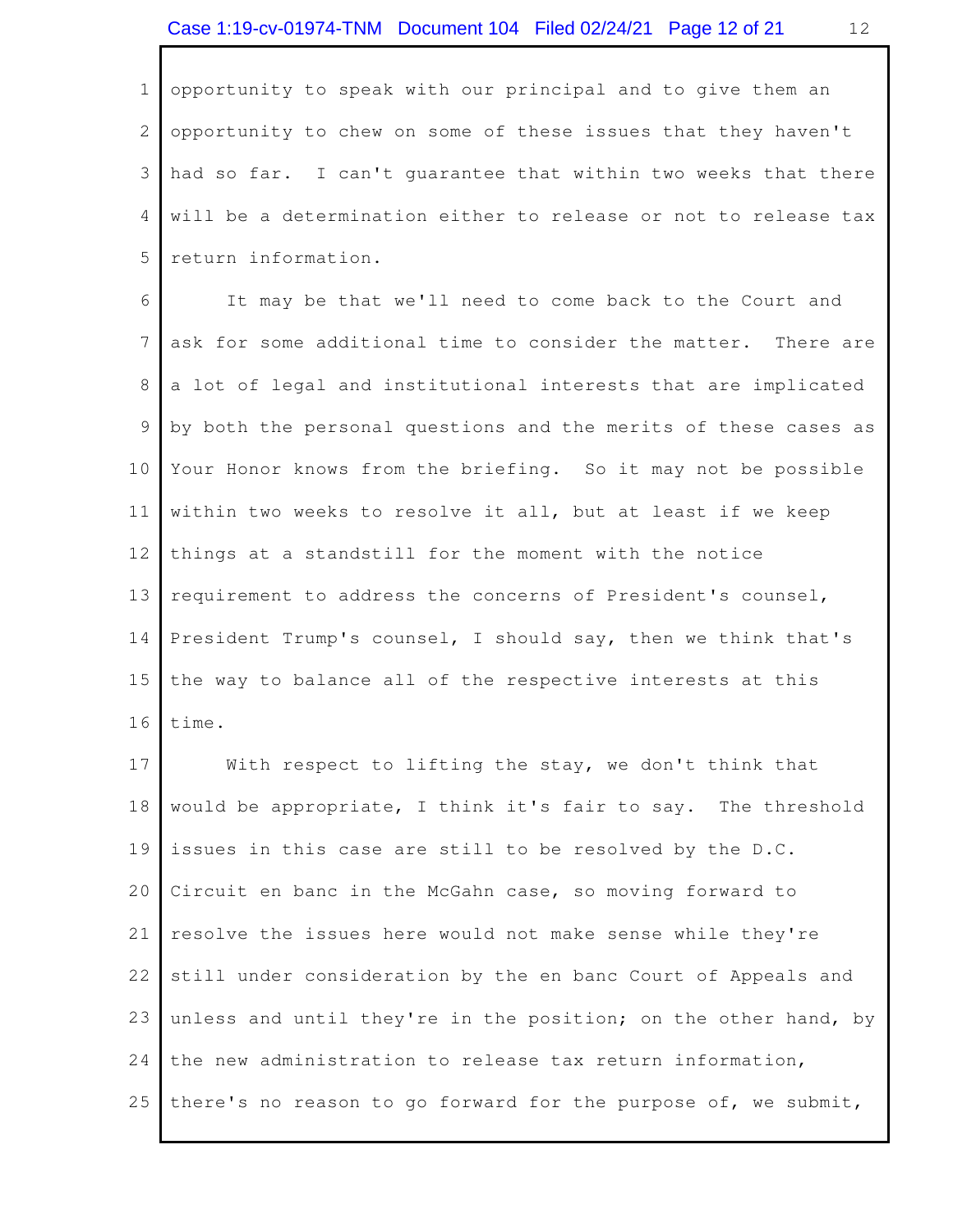amending the Intervenor Defendant's answer. It's premature to talk about cross claims, it seems to us, when we don't know whether the Committee is going to issue a new subpoena or not. We don't know what the Treasury Department's position would be in the face of a new subpoena or even the 6103 request, parenthetically we're not so sure that that request remains any more alive at this time than the subpoena itself; 6103 requests like the subpoena is an instrument of the committees or being inspired with the adjournment of the 116th Congress. That's not an issue that we've looked very closely at, but it's an issue that we have questions about. So given all of the, all of the unanswered questions at this moment, it doesn't seem to us to make sense to lift the stay or for the Intervenor Defendants to amend their answer to stop raising highly speculative cross claims and then putting the defendant's name in the burden of either responding to or perhaps moving to dismiss those cross claims when it's still to be determined what the tax and the position of the parties in alignment what those claims would be. 1 2 3 4 5 6 7 8 9 10 11 12 13 14 15 16 17 18 19

THE COURT: Yes, so Mr. Gilligan a lot of that makes sense to me. weeks to figure out where things are and I would be inclined to 20 21 22 23 I certainly understand the need for a couple of do that.

I don't know that we need to figure this out today, but 25 I'll just tell you the idea of continuing the stay and not 24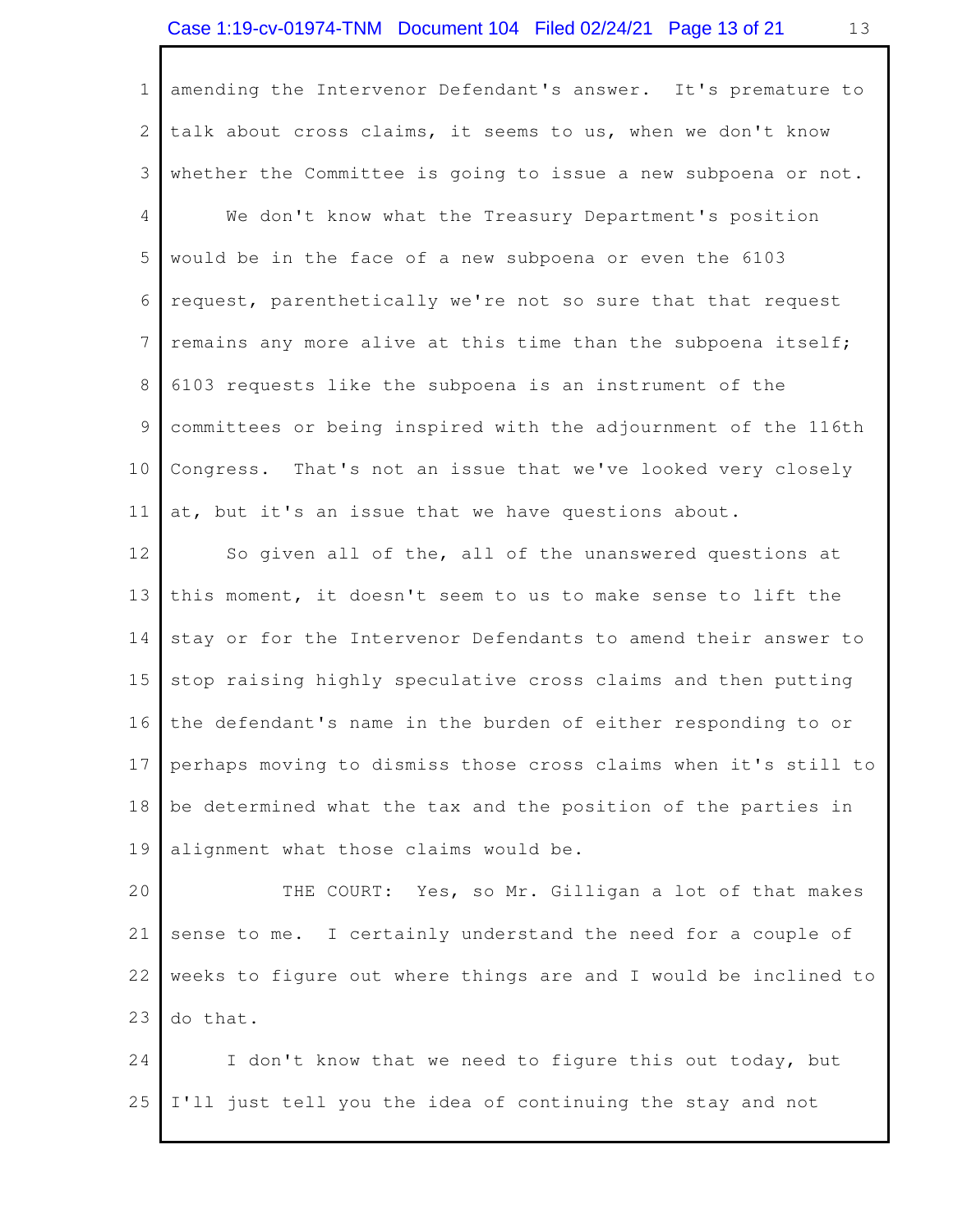allowing counter claims, in my mind, only makes sense as long as it's clear that you're not turning over the documents. 1 2

 If two weeks from now your client is saying that they feel free to turn over the documents, it would be odd to be in a situation where we're saying we're going to stay this case and not allowing for counter claims. I don't know why we would do that. And also obviously depending on your client's change of heart, I think that a lot of the issues that the D.C. Circuit is considering may kind of fall out. 3 4 5 6 7 8 9

 This may end up being a much more straightforward case if it's a former President who's trying to stop the transfer of documents between a couple, the political branches of the government rather than one branch of the government suing another. That's just, that's my instinct. Tell me if I'm missing something here. 10 11 12 13 14 15

 MR. GILLIGAN: I agree with Your Honor that it's completely hypothetically speaking because I have no information one way or the other. But if the decision were made to release the President's tax return information to the committee, just off the top of my head, it seems that that would likely moot out a lot of the so called threshold issues that are presented in this case. Moot out all of these it seems to me that the Committee claims against defendants and it might be appropriate to pass. If that were to occur, to think 25 about providing President Trump's counsel an opportunity to 16 17 18 19 20 21 22 23 24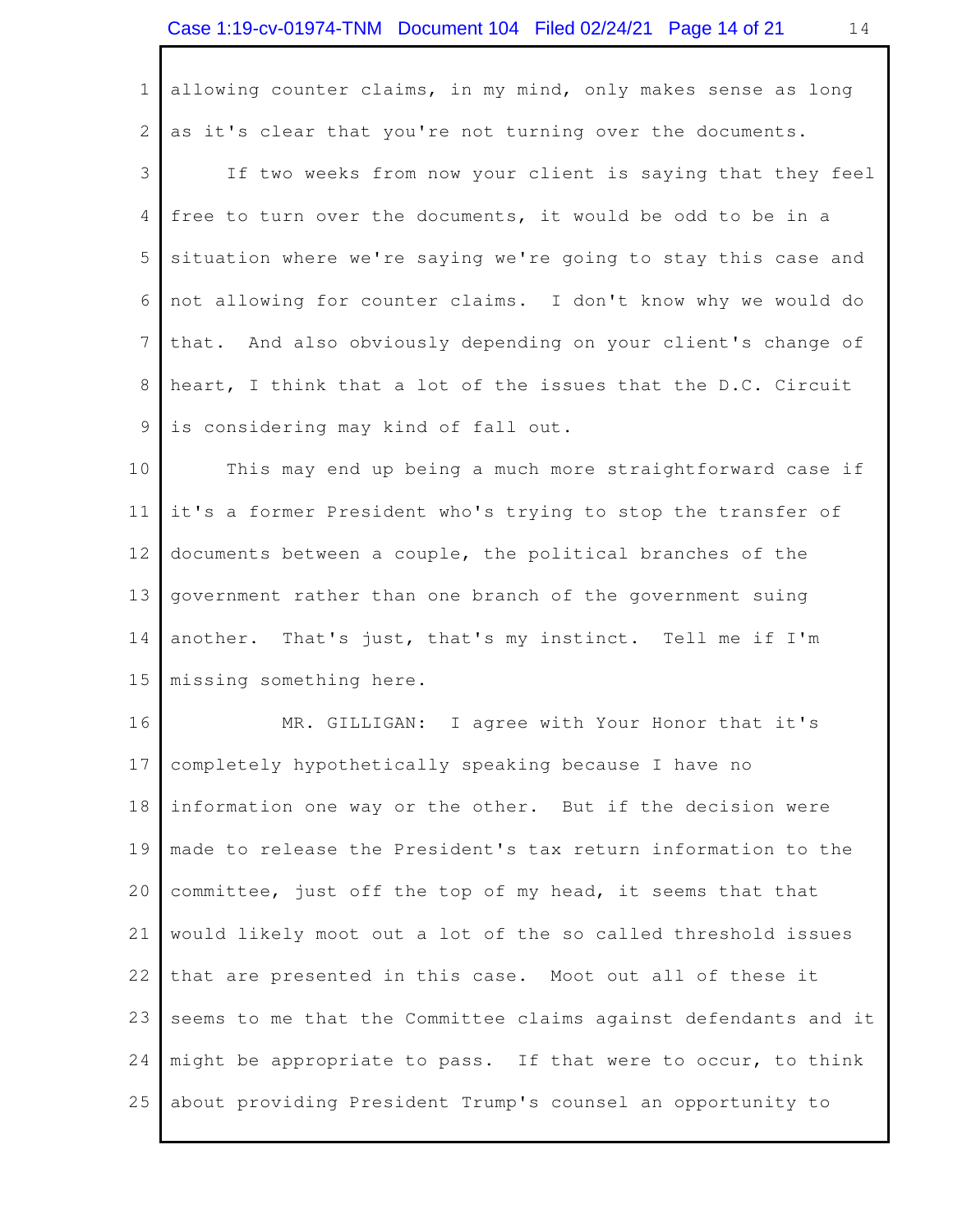raise some cross claims and we can litigate the merits and any jurisdictional issues associated with those claims. I think that's right. At least, you know, again I could see that path that sounds right. 1 2 3 4

 If, however, the decision is made for whatever legal or institutional interests that the Treasury Department is of the feeling it cannot release the tax returns to the committee, then a lot of those same threshold issues remain to be resolved and it would make sense to keep the case stayed until the D.C. Circuit addresses the issues that are before it now. 5 6 7 8 9 10

 THE COURT: Mr. Strawbridge, I intend to issue the temporary order that the Treasury has agreed to. So you don't need to convince me on that. I think the main thing I'd like to hear from you about is your view on the stay and what you're planning to do with the amended counterclaim. I kind of agree with Mr. Letter that this doesn't seem like such an emergency and that if your client wants to move in a different direction then the time is now. 11 12 13 14 15 16 17 18

 MR. STRAWBRIDGE: Thank you, Your Honor. I guess there's a bit of a chicken in the egg scenario there and we're happy moving in whatever direction the Court wants. But until DOJ changes it's position, I don't know that it makes sense for us to draft and file cross claims. They would be somewhat speculative at least. We would obviously have more information 25 once DOJ informed us, if they ever inform us, that they are 19 20 21 22 23 24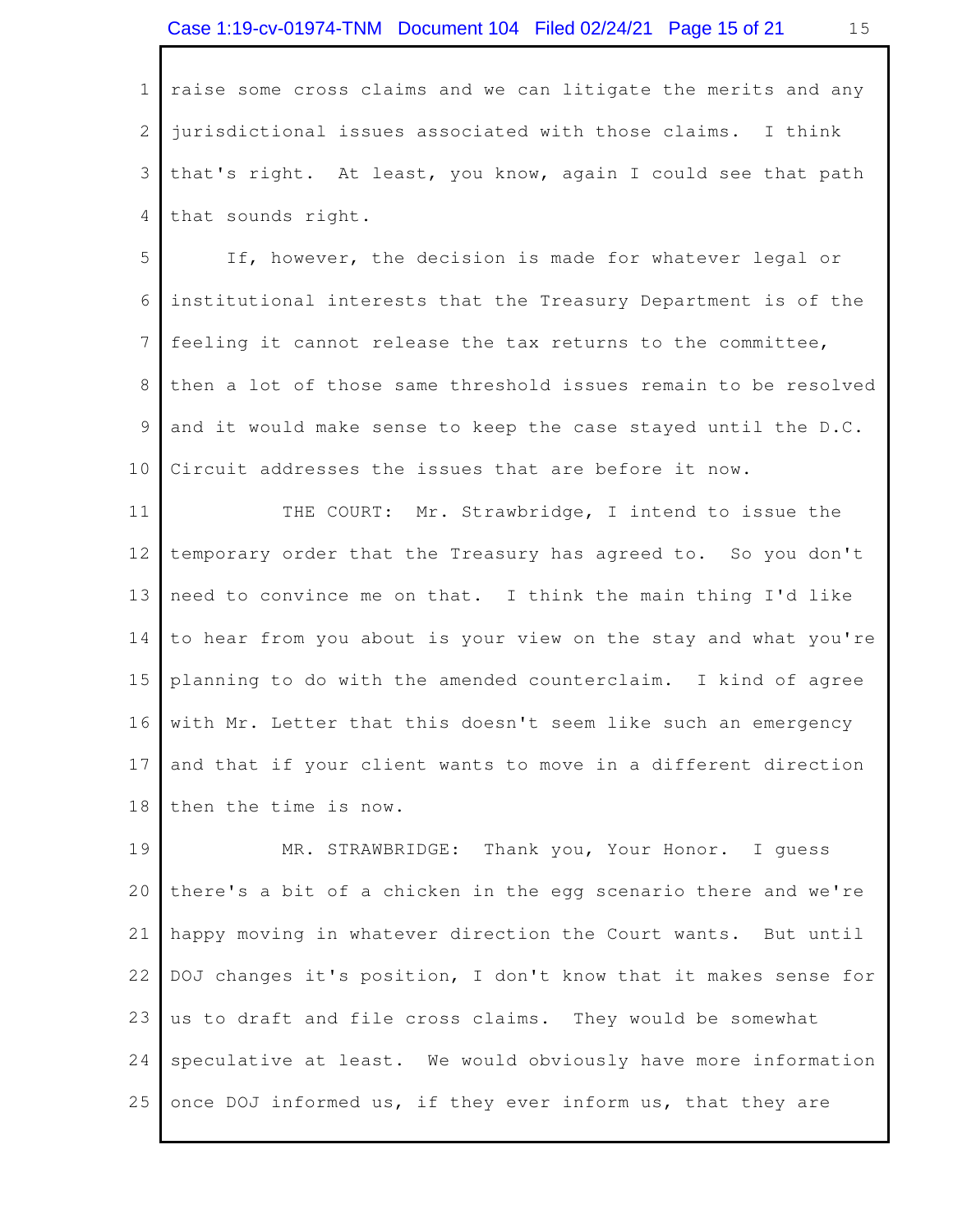changing their position. So I'm somewhat reluctant to, I think that Mr. Gilligan noted, to create work or an obligation to respond or even make allegations that are based on concerns about what might happen. Although that has been done before in the case of third party custodians. So we could do it. 1 2 3 4 5

 But I think what makes more sense, just listening to everybody's view be on the call, we can be ready. We can obviously take this period of time to be prepared to file an amended cross claim if it turns out that or an amended answer with cross claims or counter claims if it turns out necessary so we won't need a lot of time once we know what DOJ's position  $\frac{1}{1}$  S  $\frac{1}{2}$  not being, you know, necessary or relevant and it might just, it might increase difficulties rather than decrease them. 6 7 8 9 10 11 12 13 14 But I prefer not have to file that because they may end up

 I will say just briefly in response to Mr. Letter's assertion that we have somehow delayed. I think the call demonstrates that we haven't. DOJ for now has not changed its position and until it does, like I said I don't want to create new paper work. Moreover, this is the first call we've heard that request even though everyone seems to concede that subpoenas do not survive the House which is not a continuing body, somehow the request does. It sounds like there's not agreement with that among the other two parties. So I don't think that we put ourself in a position where we have somehow 25 unreasonably delayed, especially since at least at this moment 15 16 17 18 19 20 21 22 23 24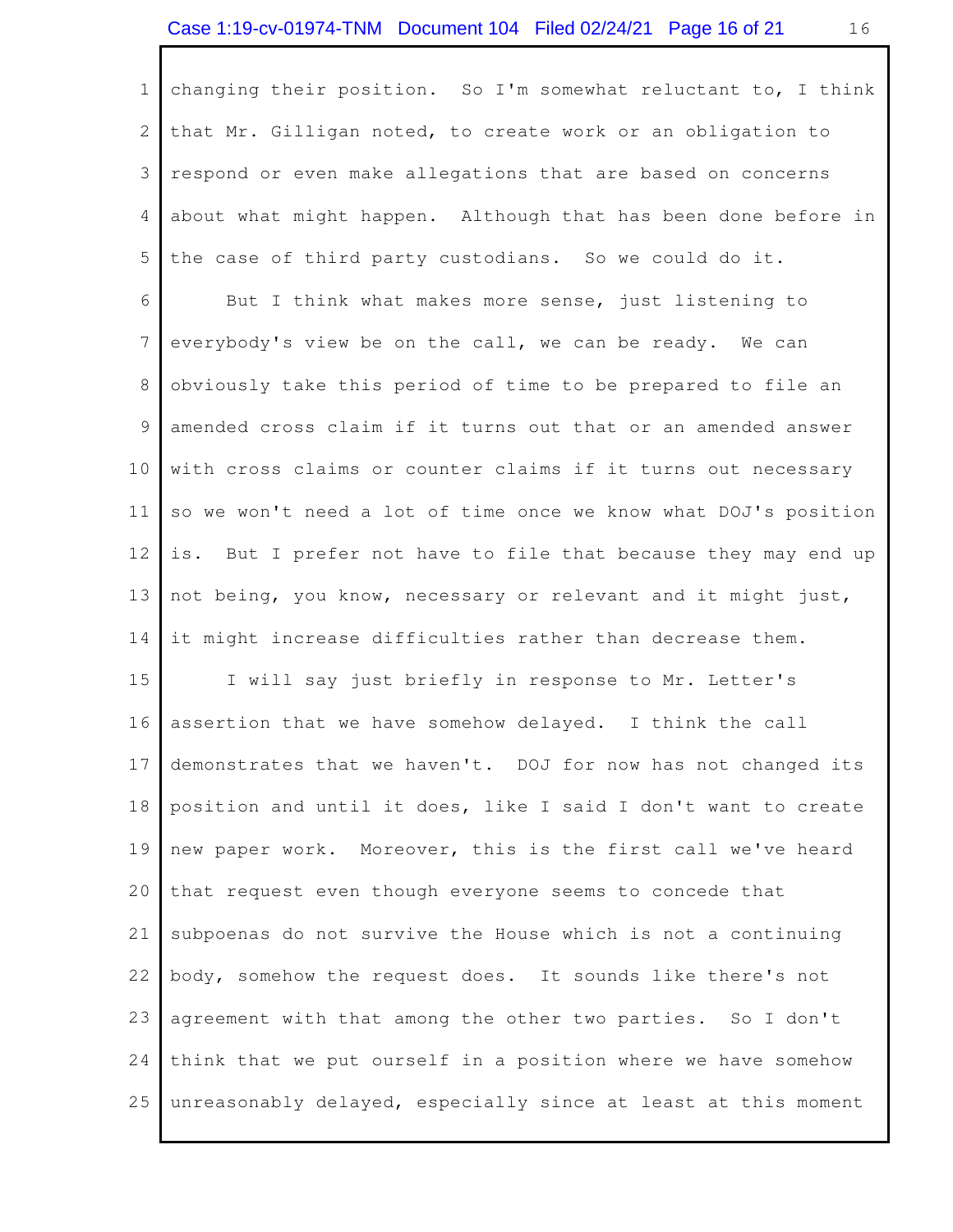the parties' position have not changed. So we're happy to do whatever Your Honor wants. I think an order for now basically granting what DOJ agreed to is sufficient. To Your Honor's point we don't need to actually bind the House. So the concerns that Mr. Letter had that again were insufficient to carry the (indiscernible) case aren't present here. That'll be fine for us and we can wait to see. Our overriding concern here is just simply that we have a chance to raise our merits arguments. I understand Mr. Letter may have disagreement with those merits arguments. All we want is the opportunity to make sure that we get a chance to litigate that. I think DOJ's agreed upon relief is sufficient for now and we can begin to move quickly if and when they were to ever change their position. THE COURT: So here's what I want to do. I'm going to enter the order requiring 72 hours notice to the President's counsel before any relief of the President's tax return information is made. This order will run against the Treasury and it is going to last until Friday, February, 5th. I'll ask the parties to file a joint status report no later than Wednesday, February, 3rd. And this is what I'd like you all to consider before that joint status report. I want to 25 make sure that the Treasury has an opportunity to consult 1 2 3 4 5 6 7 8 9 10 11 12 13 14 15 16 17 18 19 20 21 22 23 24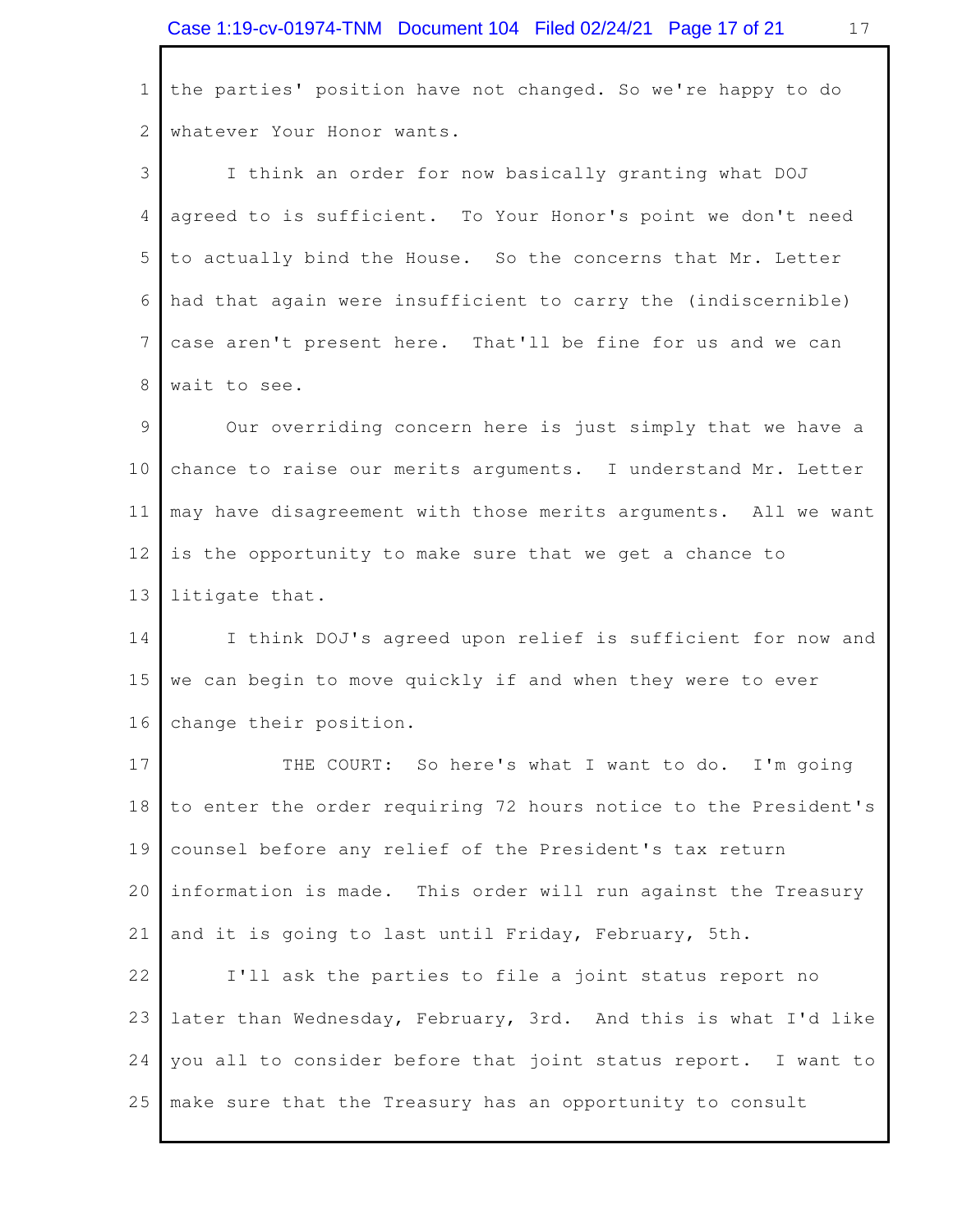internally and figure out its position on the appropriate way forward. And if it needs more time to do that and wants to extend that order longer, I would be inclined to grant that 1 2 3 4 request.

 But it would be helpful to get us all on the same page about a process forward and I think I understand the House's desire to get the information and to reach a resolution here and not be stayed indefinitely, and that's my desire to move this case forward as well. I don't think we can do that until we know what the Treasury intends to do; what position it intends to take on some of the issues. And I think that will very much inform whether or not we should continue waiting for the D.C. Circuit. 5 6 7 8 9 10 11 12 13

 I think we all agree that if the Treasury changes its perspective on the appropriateness turning over the documents, there may well no longer be a reason for waiting for the Circuit. Although there's possibly something I'm missing 14 15 16 17 18 there.

 I am also very sympathetic toward the Intervenor's desire to have their day in court before these documents make their way from one branch of the government to the other. And so I'd like us to try to figure out a way to make that happen. I'm not making any ruling right now, but as I said, I thought Judge Nichols' opinion in Trump v. Committee on Ways and Means made a 25 lot of sense. I think the argument would be a lot stronger 19 20 21 22 23 24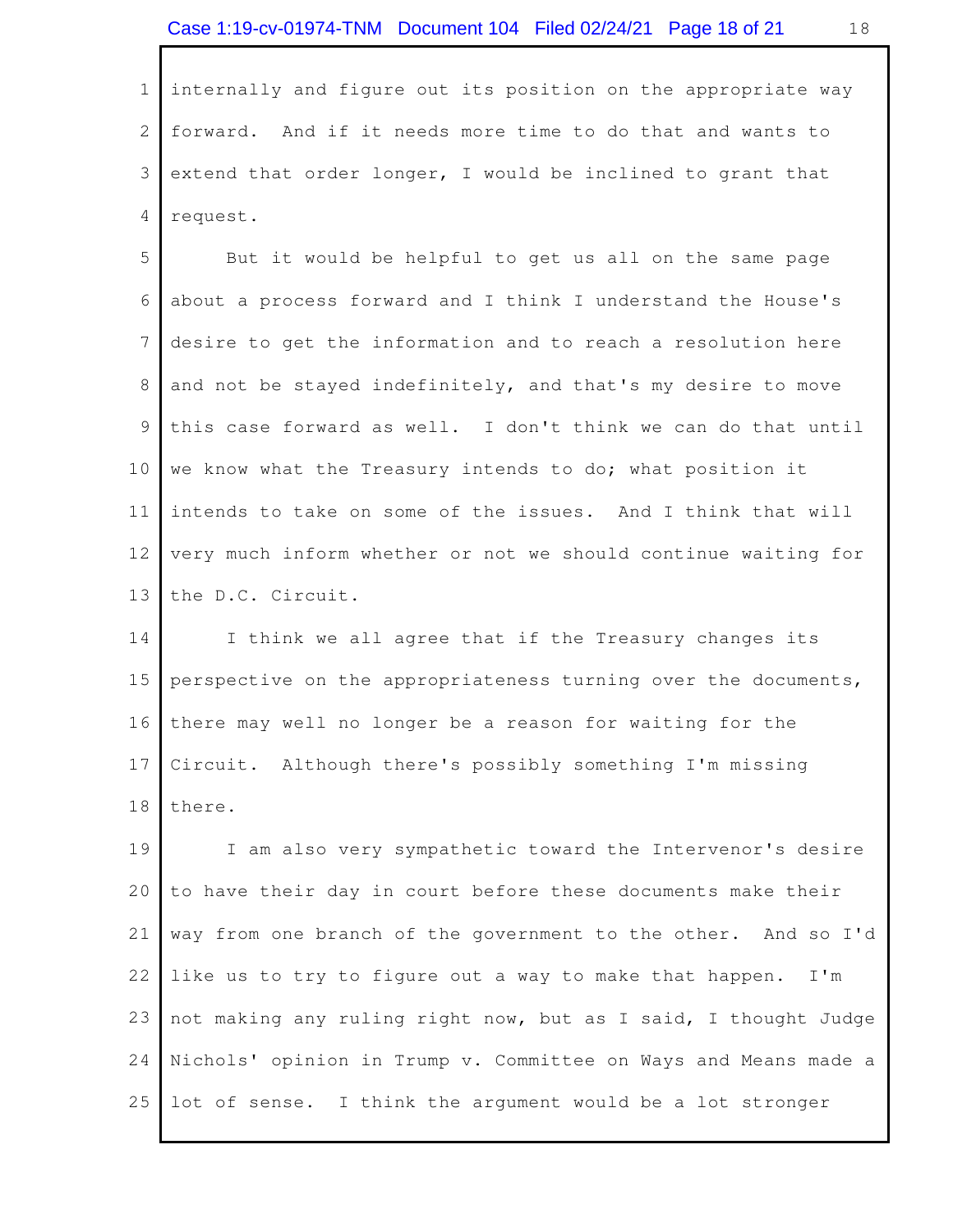<span id="page-18-0"></span> here and that I would seize any ongoing order running against the Treasury not the House. So I don't think there would be any Speech and Debate Clause concern. 1 2 3

 I envision quite possibly entering an order along those lines if there is a change in view from the Treasury, but most of all I would just like us to try to agree together on a path forward that we can try to get some resolution here. 4 5 6 7

 Mr. Letter. 8

 MR. LETTER: Yes, thank you, Your Honor. I just wanted to say one thing for the record. Something you said earlier reminded me that a very strong reason why Judge Nichols' opinion is distinguishable is we're not dealing with the President anymore. We're dealing with a former President. Any of the arguments on separation of powers, etc. etc. are either non-existent or extremely reduced. So I understand Your Honor's announced your ruling. I just wanted to get that on 9 10 11 12 13 14 15 16 17 the record.

THE COURT: Thank you. And to be clear, I'm not making a ruling on Judge Nichols' opinion or ordering it. I'm just indicating how I think this would probably go. You raise a fair point Mr. Letter. Of course I think there's still the general All Writs Act discussion and idea of avoiding a situation where a live matter and potential injury to an individual is mooted out before it can be decided by the Court. 25 I think that would still hold, but you raise a fair point. 18 19 20 21 22 23 24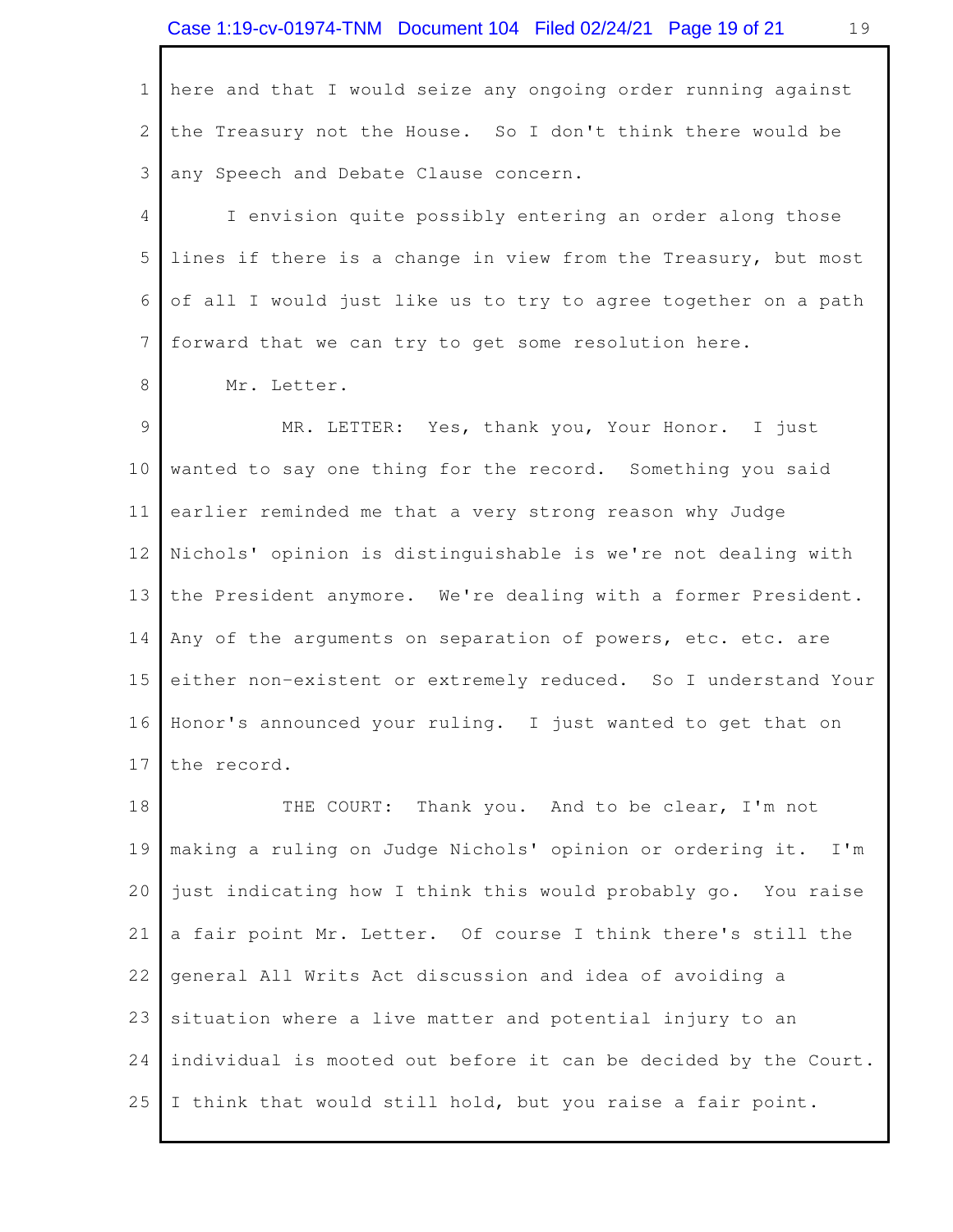|              | Case 1:19-cv-01974-TNM  Document 104  Filed 02/24/21  Page 20 of 21<br>20 |
|--------------|---------------------------------------------------------------------------|
| $\mathbf 1$  | Mr. Gilligan, anything further we should discuss today?                   |
| $\mathbf{2}$ | MR. GILLIGAN: Barring any suggestions from Ms.                            |
| 3            | Shapiro, no, Your Honor, I don't believe there's anything more            |
| 4            | from the government?                                                      |
| 5            | MS. SHAPIRO: Nothing from me, Your Honor.                                 |
| 6            | THE COURT: Okay, and Mr. Strawbridge?                                     |
| 7            | MR. STRAWBRIDGE: No, thank you, Your Honor.                               |
| $8\,$        | THE COURT: All right, thanks folks. I look forward                        |
| 9            | to hearing from you in about two weeks.                                   |
| 10           | Have a good day.                                                          |
| 11           | MR. LETTER: Thank you, Your Honor.                                        |
| 12           | MR. GILLIGAN: Thank you, Your Honor.                                      |
| 13           | MR. STRAWBRIDGE: Thank you, good afternoon.                               |
| 14           | (Telephone conference adjourned at 3:34 p.m.)                             |
| 15           | $-000-$                                                                   |
| 16           |                                                                           |
| 17           |                                                                           |
| 18           |                                                                           |
| 19           |                                                                           |
| 20           |                                                                           |
| 21           |                                                                           |
| 22           |                                                                           |
| 23           |                                                                           |
| 24           |                                                                           |
| 25           |                                                                           |
|              |                                                                           |